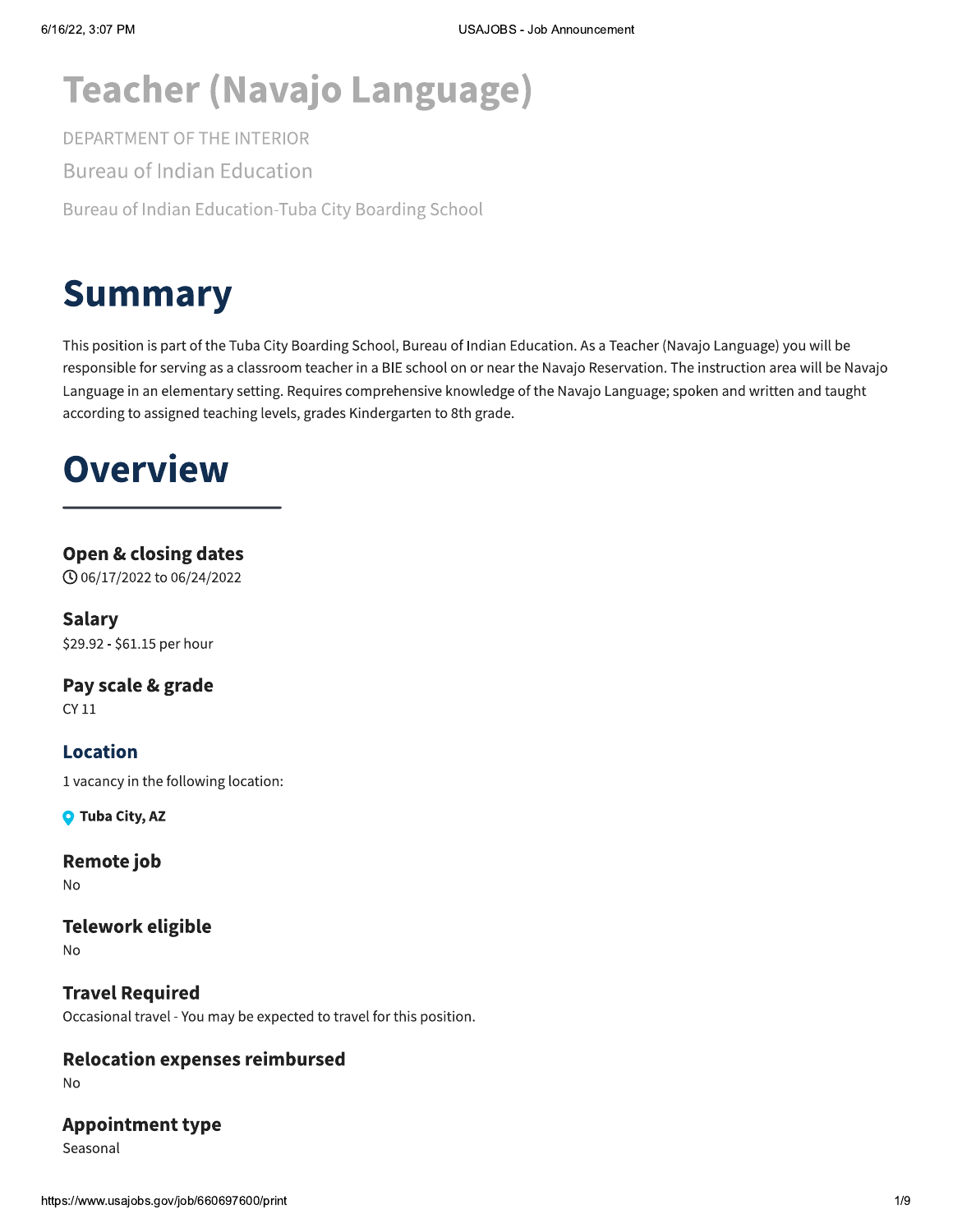#### **Work schedule**

Full-time

### **Service**

Excepted

### **Promotion potential**

17

### **Job family (Series)**

1710 Education And Vocational Training (/Search/Results?j=1710)

### **Supervisory status**

**No** 

### **Security clearance**

Other (/Help/faq/job-announcement/security-clearances/)

### **Drug test**

**No** 

### **Position sensitivity and risk**

Non-sensitive (NS)/Low Risk (https://www.usajobs.gov/Help/faq/job-announcement/security-clearances/)

### **Trust determination process**

Suitability/Fitness (https://www.usajobs.gov/Help/faq/job-announcement/security-clearances/)

### **Announcement number**

BIE-11541141-22-LS

### **Control number**

660697600

# This job is open to



### **Native Americans**

Native Americans or Alaskan Natives with a tribal affiliation.



U.S. Citizens, Nationals or those who owe allegiance to the U.S.

### **Clarification from the agency**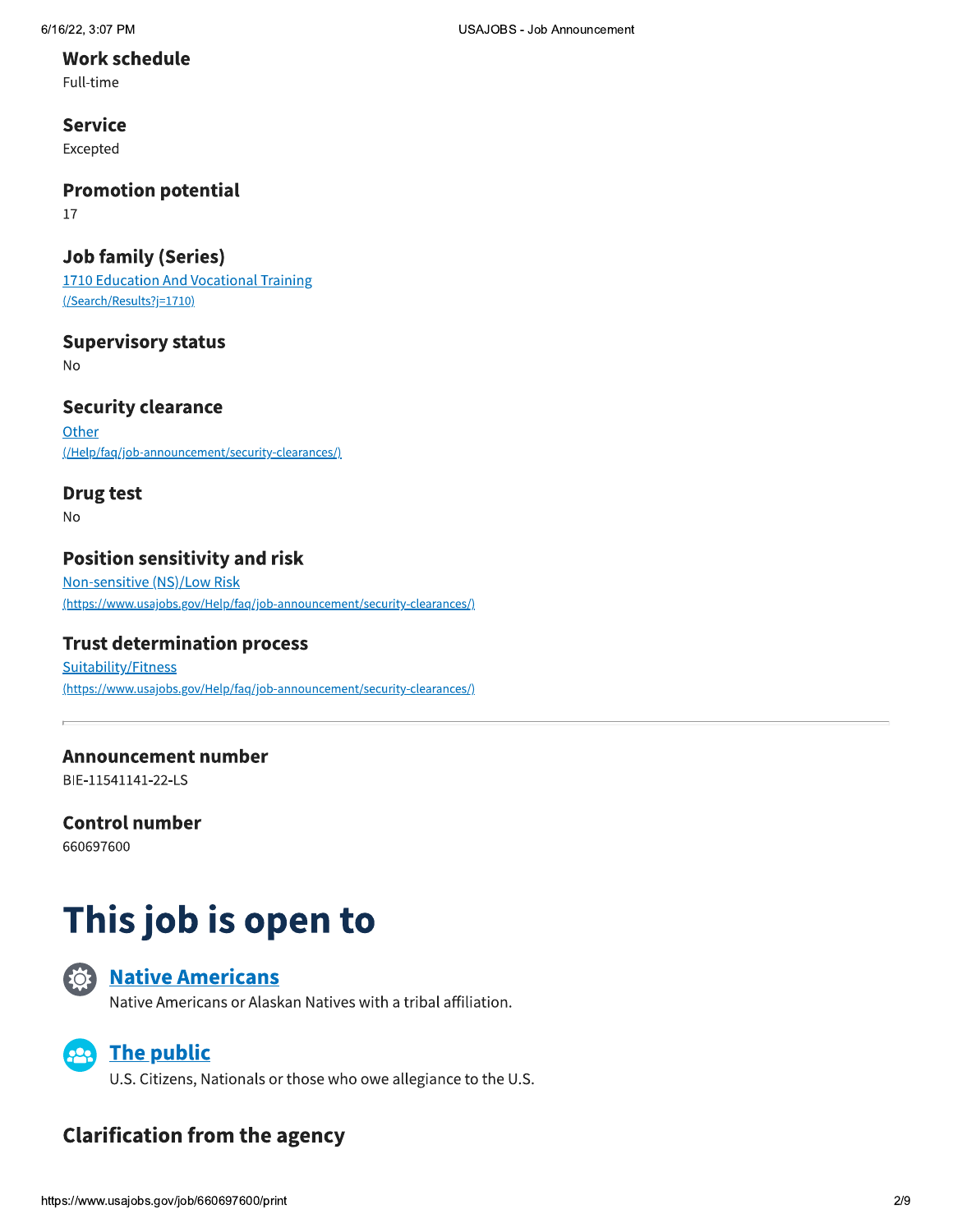#### 6/16/22, 3:07 PM

#### **USAJOBS - Job Announcement**

Clarification from the agency See "Who May Apply" in the "Qualifications" section for more information on who is eligible to apply for this position.

# **Duties**

As a Teacher (Navajo Language) CY-1710-11, your typical work assignments may include the following under supervision:

- Prepare yearly instructional outlines and related daily lesson plans covering relevant units of study and specifying objectives, activities and evaluative methods/instruments for both group and individual instructional programs.
- Teach students by selecting, developing, adapting and implementing appropriate instructional methods and techniques  $\bullet$ utilizing available resources to provide for academic achievement.
- Continuously evaluate individual and group academic progress through the use of criterion-referenced tests, periodic  $\bullet$ standardized tests, oral tests, and/or other relevant evaluative methods/instruments.
- Develop and conduct instruction within an environment that provides and promotes opportunities for the students to develop  $\bullet$ rapport, inter-relationships, self-discipline and a positive self-image.
- Maintain control of assigned class(es) and handle discipline independently except for chronic or extreme behavior problems.  $\bullet$
- Supervise assigned students as scheduled, or provide for their supervision, throughout the academic day and/or activity in order to provide for the safety, health, and welfare of the students in compliance with school, Agency, and Area Guidelines.

# **Requirements**

## **Conditions of Employment**

- Appointment may be subject to a suitability or fitness determination, as determined by a completed background investigation.
- Must be able to obtain and maintain a background clearance.
- Must be certified by a state's Department of Education. Emergency, provisional or conditional certificates may be accepted under the conditions they are issued by the State teacher licensure department.
- Must obtain and maintain a Teacher Certification in Native American Language issued by a State's Department of Education.
- Must obtain and maintain valid state driver's license.

## Qualifications

#### **Who May Apply:**

- Applicants with Indian Preference
- All U.S. Citizens

Qualifications: In order to qualify, you must meet the education and experience requirements contained in the approved job category for P.L. 95-561 described below. Experience refers to paid and unpaid experience, including volunteer work done through National Service programs (e.g., Peace Corps, AmeriCorps) and other organizations (e.g., professional; philanthropic; religious; spiritual; community; student; social). You will receive credit for all qualifying experience, including volunteer experience. Your resume must clearly describe your relevant experience; if qualifying based on education, your transcripts will be required as part of your application.

Basic Education Requirement for Pay Level 11-17: Possess a Bachelor's Degree (or higher) from an accredited education institution. All professional educators must meet the certification standards for the position in the State where the position is located. Emergency and provisional certificates may be accepted under the conditions they are issued by the State certification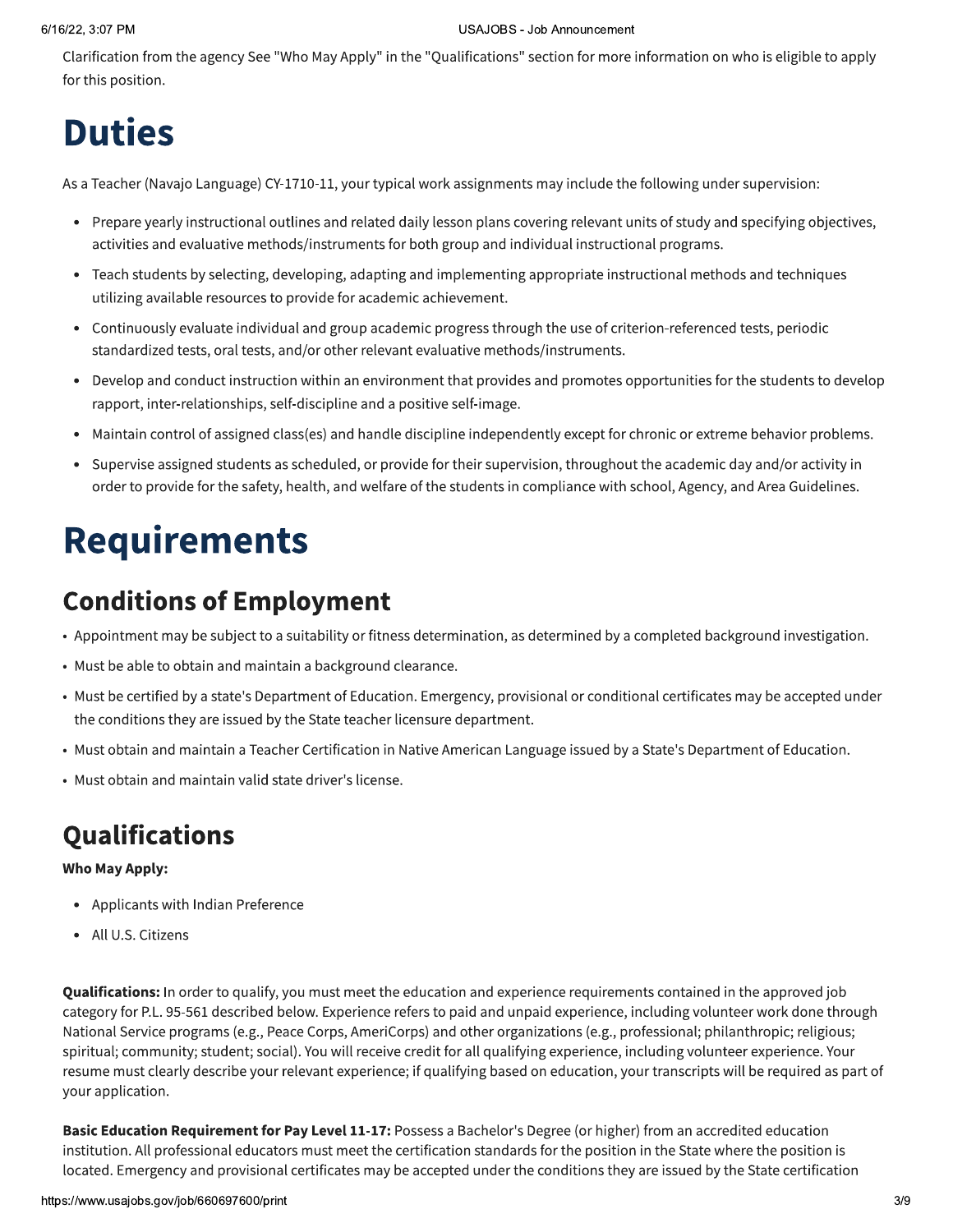authority.

Pay Level Requirements: To qualify for a pay level, you must have completed the degree requirement and if stated the required semester hours at the next level of education from an accredited university in a related field of study.

Pay Level 11 requires a Bachelor's Degree Pay Level 12 requires a Bachelor's Degree and fifteen graduate semester hours Pay Level 13 requires a Bachelor's Degree and thirty graduate semester hours Pay Level 14 requires a Master's Degree Pay Level 15 requires a Master's Degree and fifteen graduate semester hours Pay Level 16 requires a Master's Degree and thirty graduate semester hours Pay Level 17 requires a earned Doctorate

Pay tables for Bureau of Indian Education Title 25 positions can be found at https://www.bie.edu/topic-page/education-pay-tablearchives

(https://www.bie.edu/topic-page/employee-benefits-current-employees)

Basis of Rating: All applicants for this position will be rated and ranked based upon the extent and quality of their experience, training and/or education as reflected in the assessment questionnaire. Applicants will be further evaluated according to the degree to which they possess or have the potential to acquire knowledge, skills, abilities, and personal characteristics as listed below. The judgment of qualifications will be based on the material submitted; therefore, it is to the applicant's advantage to give complete and thorough responses and to present information in a neat and orderly fashion. Qualifications and Indian preference eligibility will be determined on the basis of information submitted.

## **Education**

To meet the education requirements, you must submit a legible copy of transcripts from an accredited institution with your name, school name, credit hours, course level, major(s), and grade-point average or class ranking. Official transcripts are required upon selection.

Education must have been obtained from an accredited or pre-accredited institution recognized by the U.S. Department of Education in order for it to be credited towards qualifications.

For further information on creditable education visit: http://www.ed.gov/admins/finaid/accred/index.html (http://www.ed.gov/admins/finaid/accred/index.html)

Foreign Education: If you are using education completed in foreign colleges or universities to meet the qualification requirements, you must show the education credentials have been evaluated by a private organization that specializes in interpretation of foreign education programs and such education has been deemed equivalent to that gained in an accredited U.S. education program; or full credit has been given for the courses at a U.S. accredited college or university. For further information, visit:http://www.ed.gov/about/offices/list/ous/international/usnei/us/edlite-visitus-forrecog.html (http://www.ed.gov/about/offices/list/ous/international/usnei/us/edlite-visitus-forrecog.html.)

## **Additional information**

- U.S. Citizenship is required. You will be required to provide proof of U.S. Citizenship.
- Direct Deposit of pay is required.
- Tour of Duty: Full-Time/Seasonal
- FLSA: Exempt
- Bargaining Unit: Yes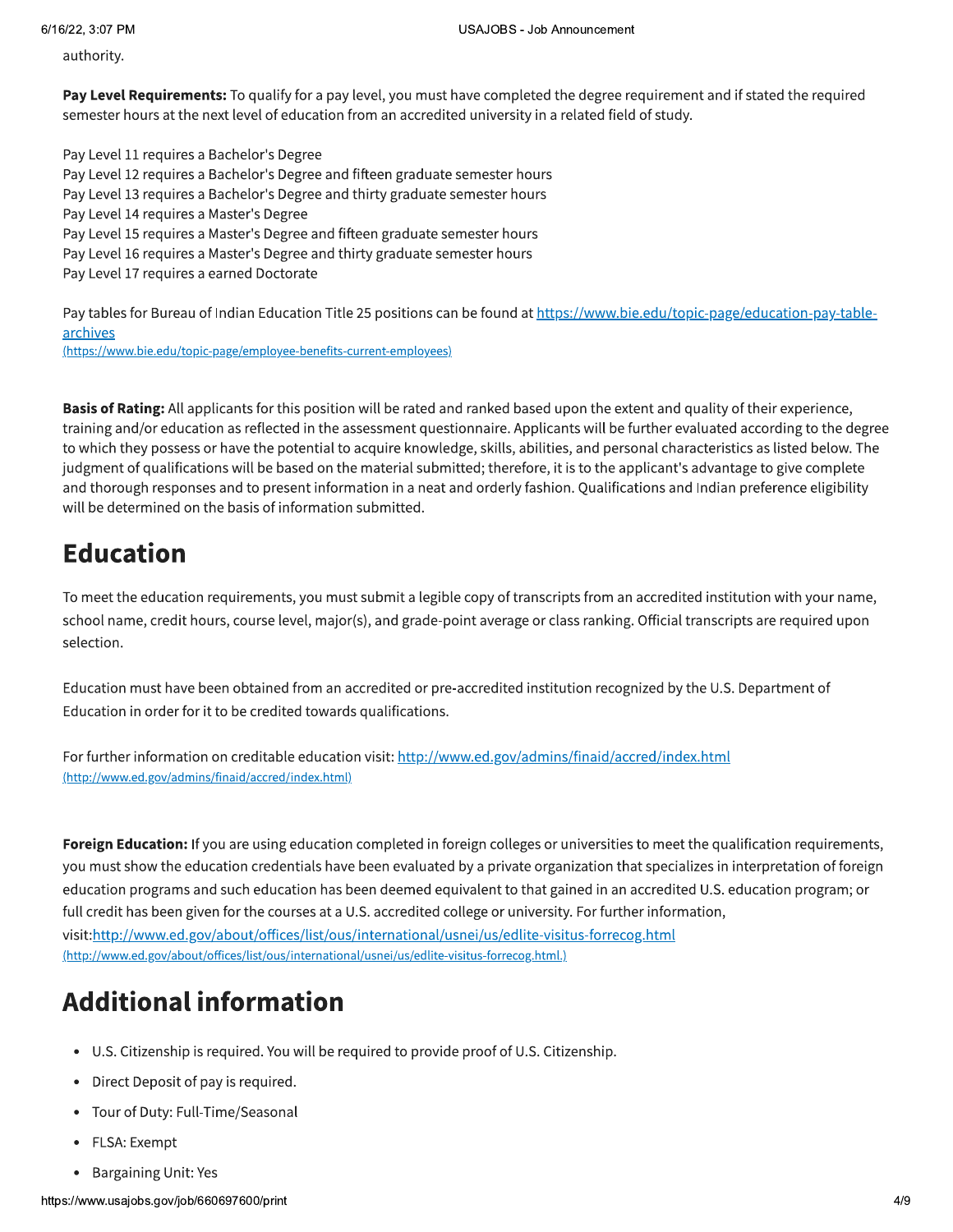- Contract Length: School Year
- May require overtime work.
- Ability to communicate orally and in writing.  $\bullet$
- Position has a positive education requirement.
- One academic year (equivalent to two academic semesters) probationary period is required and may be extended.  $\bullet$
- The Bureau of Indian Education has determined that the duties of this position are not suitable for telework under any  $\bullet$ circumstances.
- $\bullet$ Male applicants born after December 31, 1959 must complete a Pre-Employment Certification Statement for Selective Service Registration.
- $\bullet$ Travel and Relocation expense will not be paid.
- $\bullet$ A Recruitment Incentive is not offered.
- Student Loan Repayment Program (SLRP) will not be authorized.  $\bullet$
- $\bullet$ Government quarters are available.
- $\bullet$ Multiple positions may be filled from this announcement.
- All selections under an announcement must be made within 3 months from the issuance date of the certificate referral list.  $\bullet$
- $\bullet$ Applications will only be accepted online

**DRIVING REQUIREMENT:** Incumbent may be required, as an incidental duty, to operate a government-owned or leased motor vehicle, in the performance of duties, therefore, a valid driver's license is required. Incumbent must have a safe driving record within the three-year period immediately preceding submittal of GSA Form 3607 and be able to meet the safe driving requirements of the Bureau of Indian Education.

The Investigative Process for Public Trust Positions: Background investigations for public trust positions are conducted to gather information to determine whether applicants are reliable, trustworthy, of good conduct and character, and loyal to the U.S. The information that provided on the Questionnaire for Public Trust Positions (SF-85P) and the Declaration for Federal Employment (OF 306) may be confirmed during the investigation. The investigation may extend beyond the time covered by this form, when necessary to resolve issues. The applicant's current employer may be contacted as part of the investigation, although the applicant may have previously indicated on applications or other forms that the applicant did not want the current employer to be contacted. If the applicant has a security freeze on their consumer or credit report file, then the agency may not be able to complete the investigation, which can adversely affect the applicant's eligibility for a public trust position or the ability to obtain Federal or contract employment. To avoid such delays, the applicant must request that the consumer reporting agencies lift the freeze in these instances.

In addition to the questions on the SF-85P, inquiry also is made about the applicant's adherence to security requirements, the applicant honesty and integrity, falsification, misrepresentation, and any other behavior, activities, or associations that tend to demonstrate a person is not reliable, trustworthy, or loyal.

After a suitability /fitness determination is made, the applicant may also be subject to continuous vetting which may include periodic reinvestigations to ensure the employee is continuing suitability for employment.

## **Benefits**

:

&' (-A career with the U.S. government provides employees with a comprehensive benefits package. As a federal employee, you and your family will have access to a range of benefits that are designed to make your federal career very rewarding. Learn more about federal benefits

(https://www.usajobs.gov/Help/working-in-government/benefits/)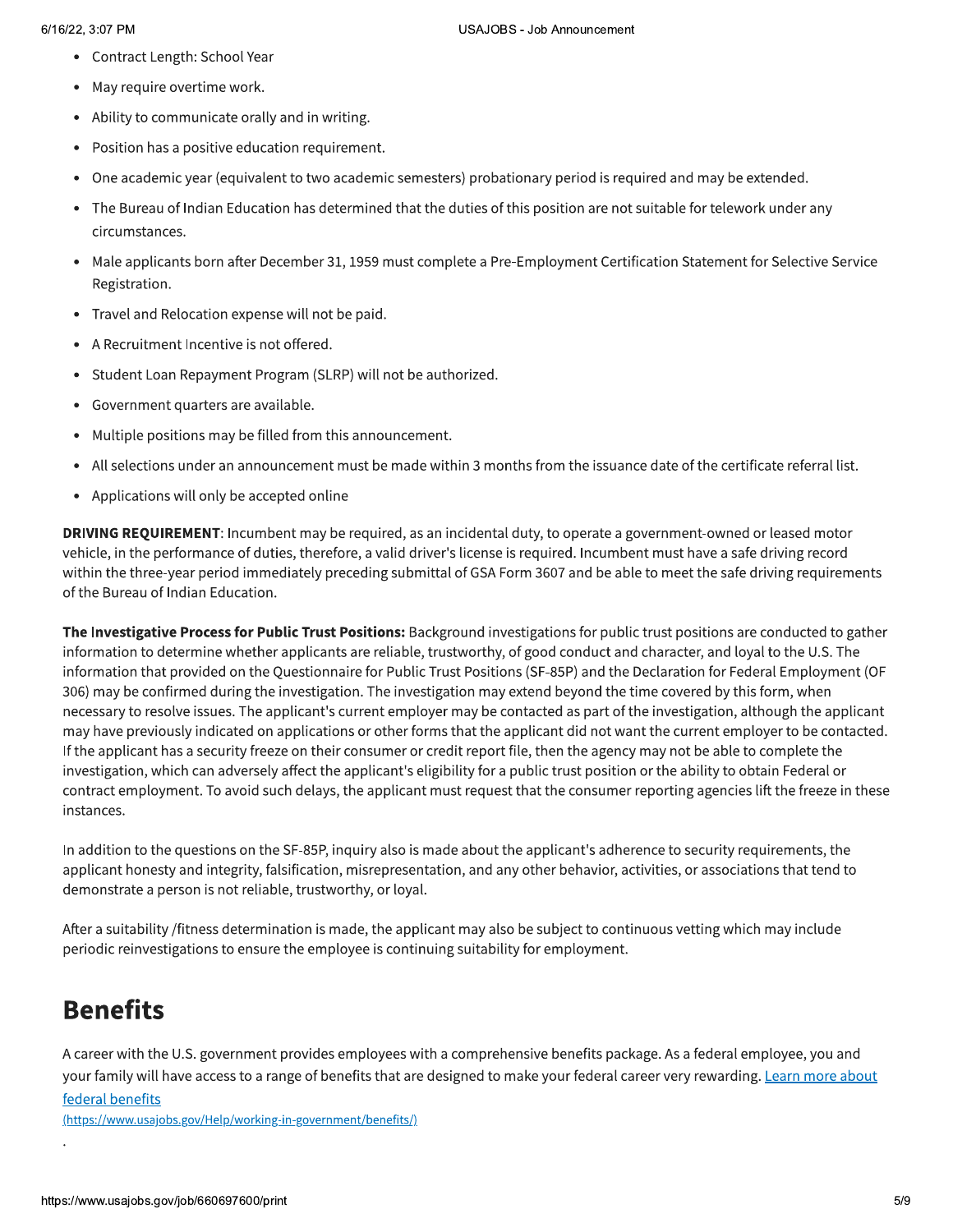Eligibility for benefits depends on the type of position you hold and whether your position is full-time, part-time or intermittent. Contact the hiring agency for more information on the specific benefits offered.

# **How You Will Be Evaluated**

You will be evaluated for this job based on how well you meet the qualifications above.

Once the announcement has closed, your resume and supporting documentation will be used to determine if you meet the qualifications listed on this announcement. If you are minimally qualified, your resume and supporting documentation will be compared to your responses on the assessment questionnaire to determine your level of experience. If you rate yourself higher than is supported by your application package, your responses may be adjusted and/or you may be excluded from consideration for this position. If you are found to be among the top qualified candidates, you will be referred to the selecting official for employment consideration.

Your qualifications will be evaluated on the following competencies (knowledge, skills, abilities and other characteristics):

- Classroom Instruction  $\bullet$
- $\bullet$ Communication
- Sound Classroom Management  $\bullet$
- **Standard Based Assessment**

# **Required Documents**

The documents you are required to submit vary based on the authority you are using to apply (i.e., applying with Indian Preference, applying as a current permanent Federal employee, applying as a reinstatement, etc). As described above, your complete application includes your resume, your responses to the online questionnaire, and documents which prove your eligibility to apply.

#### If you fail to provide these documents, you will be marked as having an incomplete application package and you will not be considered any further.

#### 1. Your resume:

- Your resume may be submitted in any format and must support the specialized experience described in this announcement.  $\bullet$
- Your resume work experience needs to reflect Position Title, Dates of Employment (include month/year), Hours worked per  $\bullet$ week, Salary, Supervisor's Name and telephone number, and Duties (please be specific and include any accomplishments).
- If your resume includes a photograph, hypertext/hyperlinks, or other inappropriate material or content, it will not be used to make eligibility and qualification determinations and you may not be considered for this vacancy.
- You should list any relevant performance appraisals and incentive awards in your resume as that information may be taken  $\bullet$ into consideration during the selection process. If selected, you may be required to provide supporting documentation.
- For additional information see: What to include in your resume (https://www.usajobs.gov/Help/faq/application/documents/resume/what-to-include/)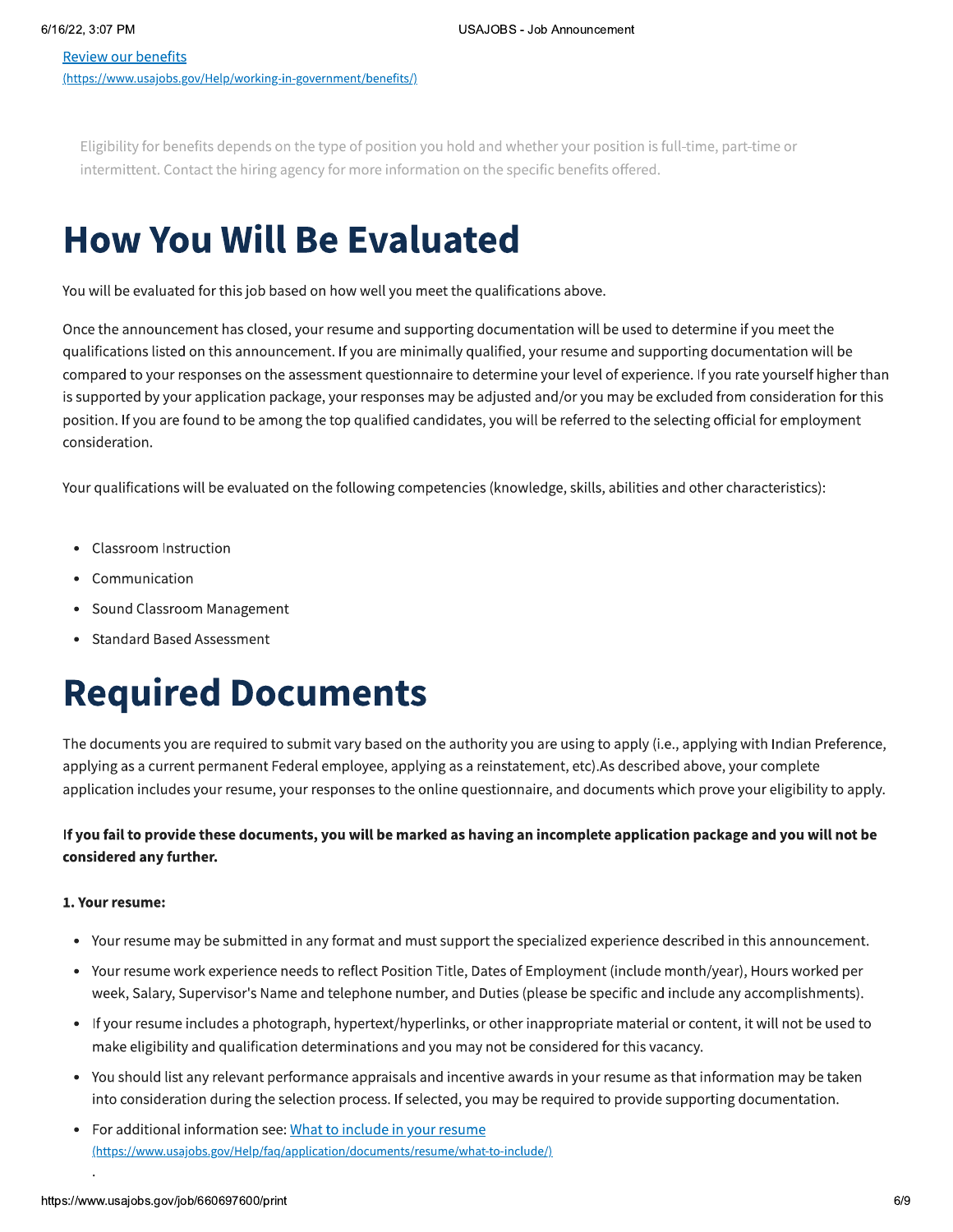#### 2. Other supporting documents:

- Cover Letter, optional
- You MUST submit documents verifying your eligibility with your application package. These documents may include, but are not limited to:
	- o For Indian Preference BIA Form 4432 is required and located on the Bureau of Indian Affairs Website: BIA 4432 Verification of Indian Preference for Employment (PDF) | Indian Affairs (https://www.bia.gov/online-form/bia-4432-verification-indian-preference-employment-pdf) The form must be completed by the appropriate official with the federally-recognized tribe where the applicant is enrolled as a member. No other form will be accepted.
	- o Indian Children Protection Requirements Form is required and is located on the Bureau of Indian Education Website: https://www.bie.edu/topic-page/forms (https://www.bie.edu/sites/default/files/documents/Applicant\_Screening\_Questionnaire\_v.2-24-2022.pdf)
	- For current employment verification; SF-50, DD-3434 or other federal agencies official "Notification of Personnel Action" equivalent (Note: SF-52 or agencies "Request for Personnel Action" is not acceptable);
	- For MSP claims PCS orders and marriage certificate;
	- o For verification of Veteran status, DD-214 (which indicates character of service), SF-15, VA Letter and/or Activation/Deactivation orders.
- This position has an individual occupational requirement. You **MUST** submit a copy of your transcript and professional  $\bullet$ certification or licensure with your application package or you will be rated ineligible. Your transcripts must show the degree awarded, date conferred, and all required courses as required by the position. Please note, this may be shown with multiple transcripts. Your professional certification or licensure must reflect your name, issue date, expiration date, and endorsements.

Future Military Retirees\*: You are required to submit a copy of your retirement DD Form 214 (Member 4 Copy) OR certification document\*\* OR a copy of your retirement letter AND a copy of your terminal leave request (if applicable). You will be required to provide your DD Form 214 (Member 4 Copy) upon issuance.

Future Separation from the Military\*: You are required to submit a copy of your most recent DD Form 214 (Member 4 Copy) OR certification document\*\* OR a copy of your most recent active duty orders AND a copy of your terminal leave request (if applicable). You will be required to provide your DD Form 214(Member 4 Copy) upon issuance.

\*Active duty military members who are selected may not be appointed unless on terminal leave or already separated from the armed forces.

\*\* The "certification" is any written document from the armed forces that certifies the service member is expected to be discharged or released from active duty service in the armed forces under honorable conditions not later than 120 days after the date the certification is submitted. The Statement of Service must be signed by, or by direction of, the adjutant, personnel officer, or commander of your unit or higher headquarters, AND the Statement of Service letter must include your rank, dates of active duty service, the Type of Discharge, Character of Service (i.e. honorable), and, if applicable, when your terminal leave will begin.

PLEASE NOTE: Documents submitted as part of the application package, to include supplemental documents, may be shared beyond the Human Resources Office. Some supplemental documents like military orders and marriage certificates may contain personal information for other than the applicant.

### If you are relying on your education to meet qualification requirements:

Education must be accredited by an accrediting institution recognized by the U.S. Department of Education in order for it to be credited towards qualifications. Therefore, provide only the attendance and/or degrees from schools accredited by accrediting institutions recognized by the U.S. Department of Education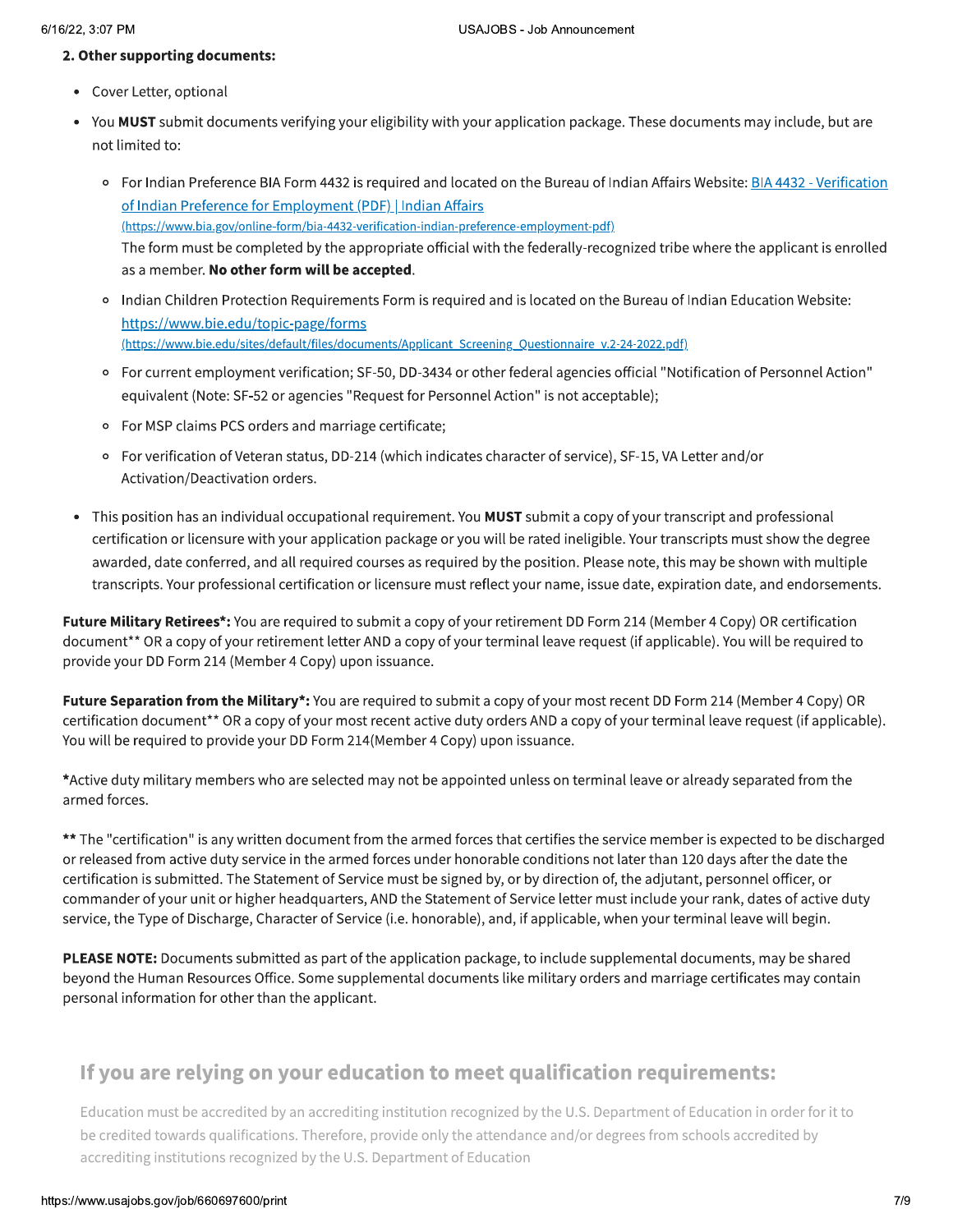(http://www.ed.gov/admins/finaid/accred/)

Failure to provide all of the required information as stated in this vacancy announcement may result in an ineligible rating or may affect the overall rating.

# **How to Apply**

To apply for this position, you must complete the online application and submit the documentation specified in the Required Documents section below.

A complete application package must be submitted by 11:59 PM (EST) on 06/24/2022 to receive consideration.

- To begin, click Apply to access the online application. You will need to be logged into your USAJOBS account to apply. If you do not have a USAJOBS account, you will need to create one before beginning the application.
- To view the application questionnaire, visit: https://apply.usastaffing.gov/ViewQuestionnaire/11541141  $\bullet$ (https://apply.usastaffing.gov/ViewQuestionnaire/11541141)
- Follow the prompts to **select your résumé and/or other supporting documents** to be included with your application  $\bullet$ package. You will have the opportunity to upload additional documents to include in your application before it is submitted. Your uploaded documents may take several hours to clear the virus scan process.
- After acknowledging you have reviewed your application package, complete the Include Personal Information section as you  $\bullet$ deem appropriate and click to continue with the application process.
- You will be taken to the online application which you must complete in order to apply for the position. Complete the online application, verify the required documentation is included with your application package, and submit the application.
- To ensure compliance with an applicable preliminary nationwide injunction, which may be supplemented, modified, or vacated, depending on the course of ongoing litigation, the Federal Government will take no action to implement or enforce the COVID-19 vaccination requirement pursuant to Executive Order 14043 on Requiring Coronavirus Disease 2019 Vaccination for Federal Employees. Therefore, to the extent a Federal job announcement includes the requirement that applicants must be fully vaccinated against COVID-19 pursuant to EO 14043, that requirement does not currently apply. Federal agencies may request information regarding the vaccination status of selected applicants for the purposes of implementing other workplace safety protocols, such as protocols related to masking, physical distancing, testing, travel, and quarantine.

To verify the status of your application, log into your USAJOBS account (https://my.usajobs.gov/Account/Login (http://my.usajobs.gov/Account/Login)

), all of your applications will appear on the Welcome screen. The Application Status will appear along with the date your application was last updated. For information on what each Application Status means, visit: https://www.usajobs.gov/Help/howto/application/status/

(http://www.usajobs.gov/Help/how-to/application/status/)

If you are unable to apply online, you must request an alternative application which is available from the Human Resources  $\bullet$ Office. Please contact La Donna Sloan at ladonna.sloan@bie.edu or 505-250-8204 to obtain an alternative application.

## **Agency contact information**